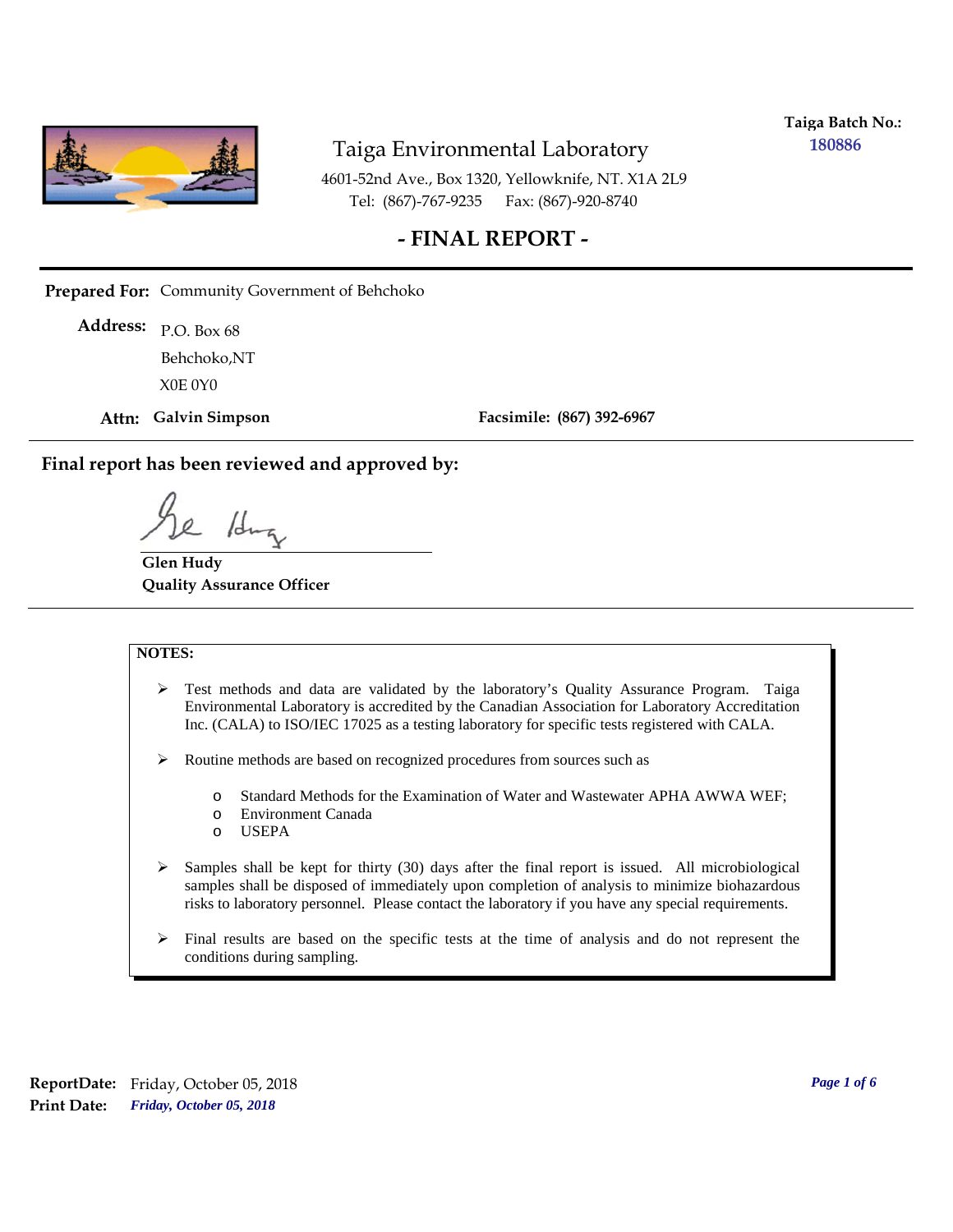

4601-52nd Ave., Box 1320, Yellowknife, NT. X1A 2L9 Tel: (867)-767-9235 Fax: (867)-920-8740

**Taiga Batch No.: 180886**

# **- CERTIFICATE OF ANALYSIS -**

#### Client Sample ID: 2014-E2 Taiga Sample ID: 001

**Location: Sampling Date:** 05-Sep-18 **Received Date:** 05-Sep-18 **Client Project:** W2014L3-0002 **Sample Type:** Sewage **Sampling Time:** *Report Status:* **Final**

| <b>Test Parameter</b>             | Result | Detection<br>Limit | Units     | Analysis<br>Date | Analytical<br>Method* | <b>Oualifer</b> |
|-----------------------------------|--------|--------------------|-----------|------------------|-----------------------|-----------------|
| <b>Inorganics - Nutrients</b>     |        |                    |           |                  |                       |                 |
| Ammonia as Nitrogen               | 10.0   | 0.005              | mg/L      | $27$ -Sep- $18$  | SM4500-NH3:G          |                 |
| Biochemical Oxygen Demand         | 18     | 2                  | mg/L      | 06-Sep-18        | SM5210:B              |                 |
| <b>CBOD</b>                       | 17     | 2                  | mg/L      | $06-Sep-18$      | SM5210:B              |                 |
| Phosphorous, Total                | 0.325  | 0.002              | mg/L      | 12-Sep-18        | SM4500-P:D            |                 |
| <b>Inorganics - Physicals</b>     |        |                    |           |                  |                       |                 |
| pH                                | 7.70   |                    | pH units  | $05-Sep-18$      | SM4500-H:B            |                 |
| Solids, Total Suspended           | 18     | $\mathfrak{Z}$     | mg/L      | 06-Sep-18        | SM2540:D              |                 |
| <b>Subcontracted Microbiology</b> |        |                    |           |                  |                       |                 |
| Coliforms, Fecal                  | 2420   | $\mathbf{1}$       | MPN/100ml | 06-Sep-18        | APHA9223B             |                 |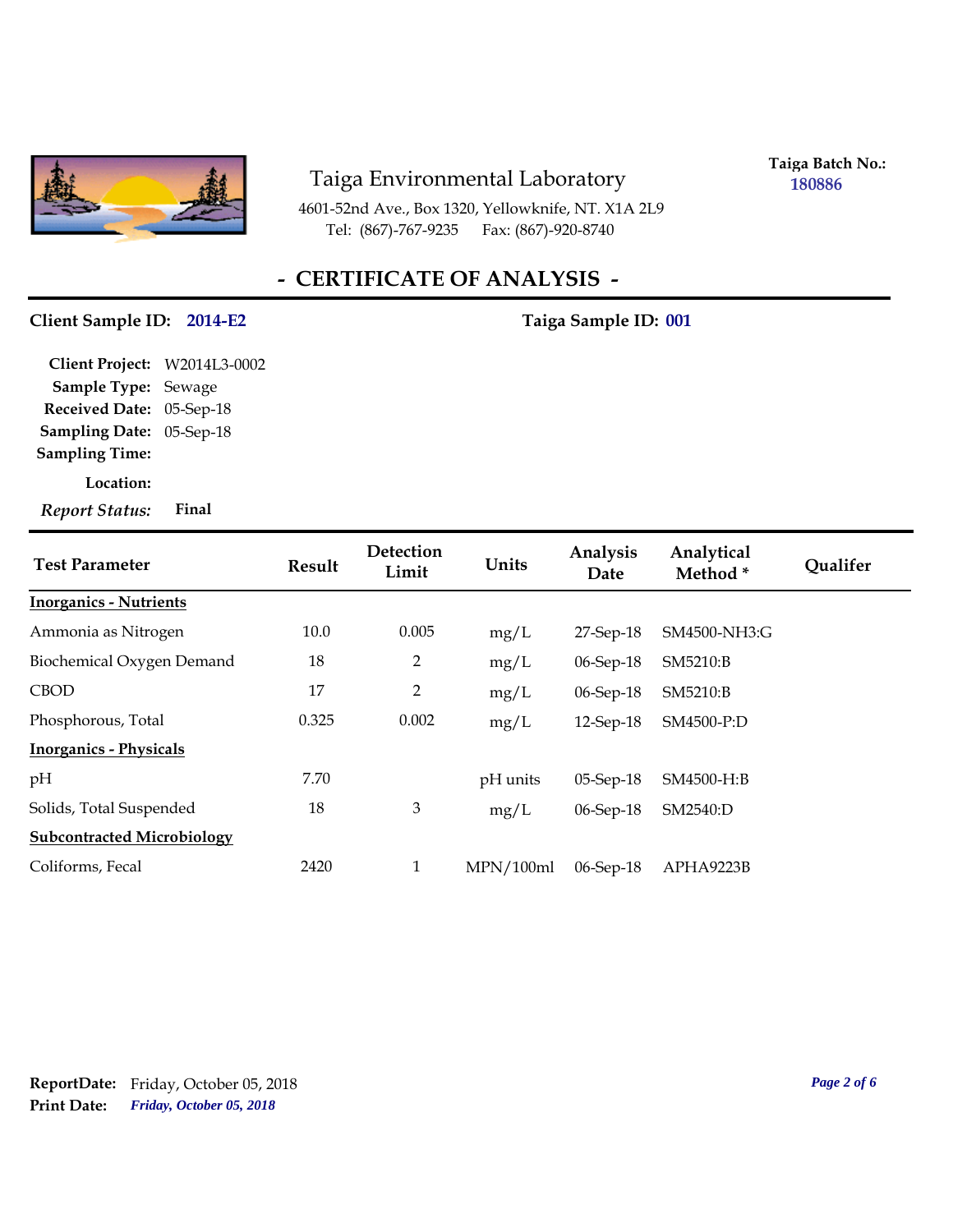

**Taiga Batch No.: 180886**

4601-52nd Ave., Box 1320, Yellowknife, NT. X1A 2L9 Tel: (867)-767-9235 Fax: (867)-920-8740

## **- CERTIFICATE OF ANALYSIS -**

#### Client Sample ID: 2014-E3 Taiga Sample ID: 002

**Sampling Date:** 05-Sep-18 **Received Date:** 05-Sep-18 **Client Project:** W2014L3-0002 **Sample Type:** Sewage **Sampling Time:**

**Location:**

*Report Status:* **Final**

| <b>Test Parameter</b>             | <b>Result</b> | Detection<br>Limit | Units     | Analysis<br>Date | Analytical<br>Method <sup>*</sup> | <b>Qualifer</b> |
|-----------------------------------|---------------|--------------------|-----------|------------------|-----------------------------------|-----------------|
| <b>Inorganics - Nutrients</b>     |               |                    |           |                  |                                   |                 |
| Ammonia as Nitrogen               | 16.4          | 0.005              | mg/L      | 27-Sep-18        | SM4500-NH3:G                      |                 |
| Biochemical Oxygen Demand         | 47            | 2                  | mg/L      | 06-Sep-18        | SM5210:B                          |                 |
| <b>CBOD</b>                       | 46            | 2                  | mg/L      | 06-Sep-18        | SM5210:B                          |                 |
| Phosphorous, Total                | 1.00          | 0.002              | mg/L      | 12-Sep-18        | SM4500-P:D                        |                 |
| <b>Inorganics - Physicals</b>     |               |                    |           |                  |                                   |                 |
| pH                                | 7.39          |                    | pH units  | $05-Sep-18$      | SM4500-H:B                        |                 |
| Solids, Total Suspended           | 42            | $\mathfrak{Z}$     | mg/L      | 06-Sep-18        | SM2540:D                          |                 |
| <b>Subcontracted Microbiology</b> |               |                    |           |                  |                                   |                 |
| Coliforms, Fecal                  | 2420          | 1                  | MPN/100ml | 06-Sep-18        | APHA9223B                         |                 |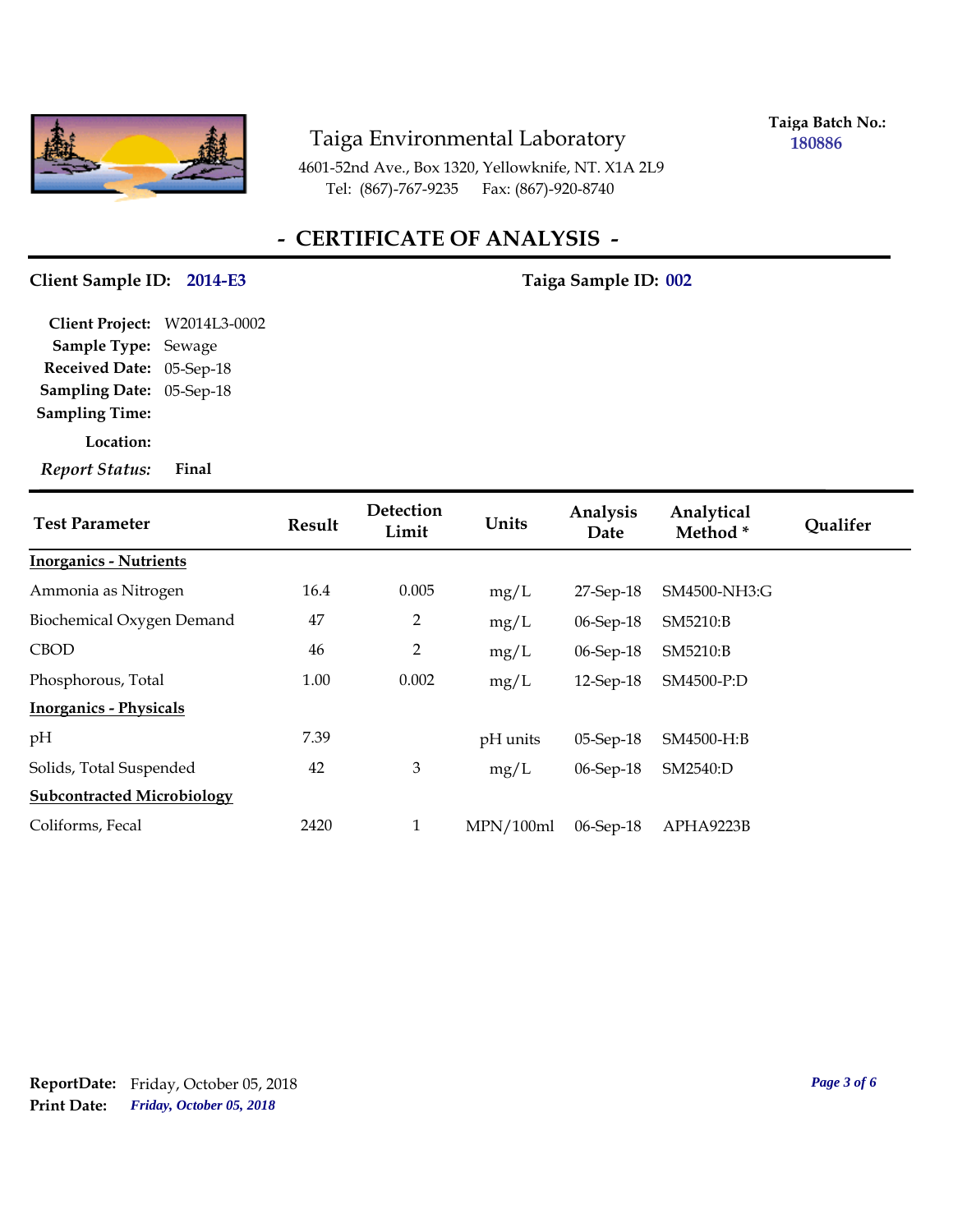

**Taiga Batch No.: 180886**

4601-52nd Ave., Box 1320, Yellowknife, NT. X1A 2L9 Tel: (867)-767-9235 Fax: (867)-920-8740

## **- CERTIFICATE OF ANALYSIS -**

#### Client Sample ID: 2014-E4 Taiga Sample ID: 003

**Sampling Date:** 05-Sep-18 **Received Date:** 05-Sep-18 **Client Project:** W2014L3-0002 **Sample Type:** Sewage **Sampling Time:**

**Location:**

*Report Status:* **Final**

| <b>Test Parameter</b>             | <b>Result</b> | Detection<br>Limit | Units     | Analysis<br>Date | Analytical<br>Method* | <b>Qualifer</b> |
|-----------------------------------|---------------|--------------------|-----------|------------------|-----------------------|-----------------|
| <b>Inorganics - Nutrients</b>     |               |                    |           |                  |                       |                 |
| Ammonia as Nitrogen               | 0.010         | 0.005              | mg/L      | 11-Sep-18        | SM4500-NH3:G          |                 |
| Biochemical Oxygen Demand         | 18            | 2                  | mg/L      | $06-Sep-18$      | SM5210:B              |                 |
| <b>CBOD</b>                       | 14            | 2                  | mg/L      | 06-Sep-18        | SM5210:B              |                 |
| Phosphorous, Total                | 0.951         | 0.002              | mg/L      | 12-Sep-18        | SM4500-P:D            |                 |
| <b>Inorganics - Physicals</b>     |               |                    |           |                  |                       |                 |
| pH                                | 7.03          |                    | pH units  | 05-Sep-18        | SM4500-H:B            |                 |
| Solids, Total Suspended           | 182           | $\mathfrak{Z}$     | mg/L      | 06-Sep-18        | SM2540:D              |                 |
| <b>Subcontracted Microbiology</b> |               |                    |           |                  |                       |                 |
| Coliforms, Fecal                  | 10            | 10                 | MPN/100ml | 06-Sep-18        | APHA9223B             | 210             |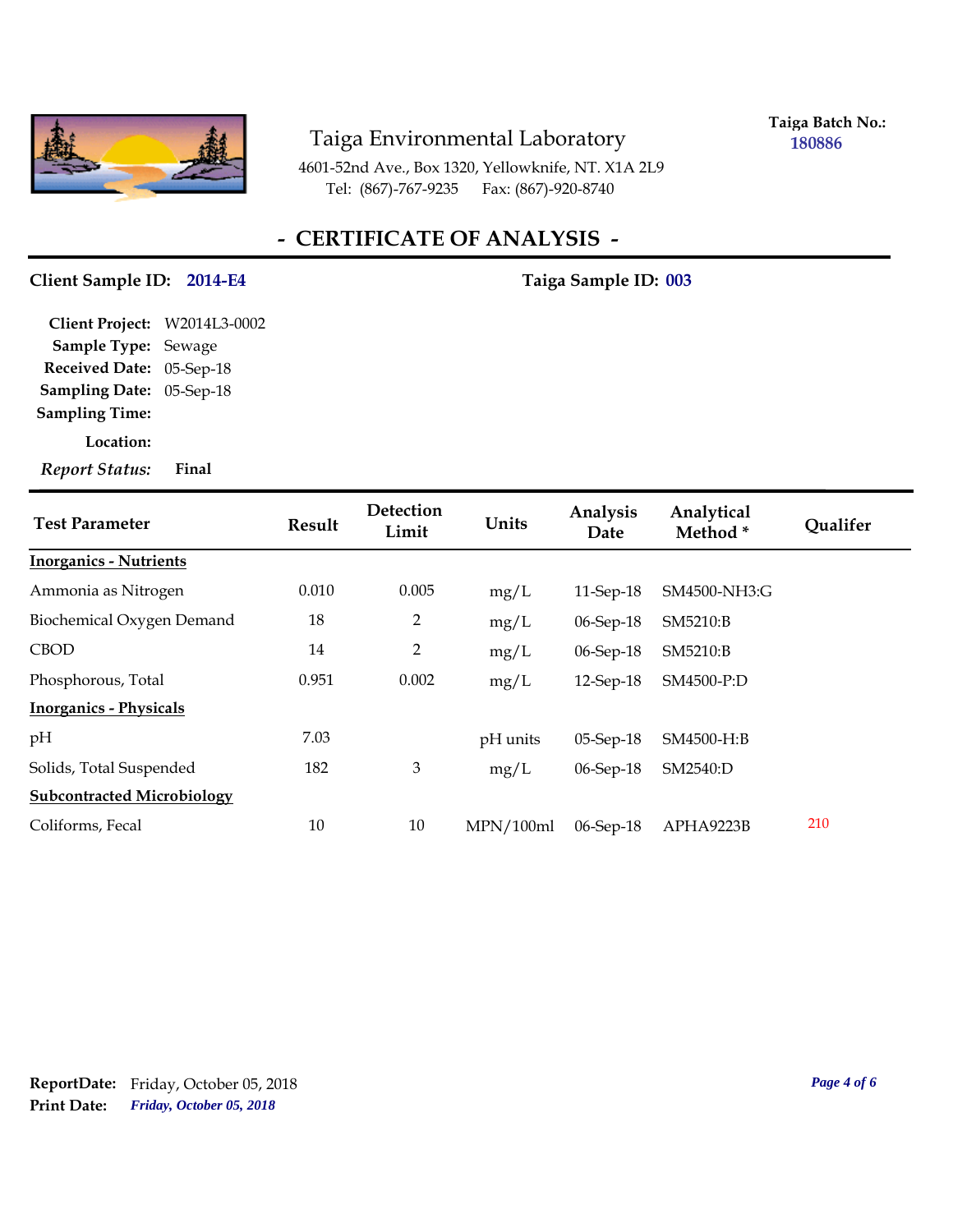

**Taiga Batch No.: 180886**

4601-52nd Ave., Box 1320, Yellowknife, NT. X1A 2L9 Tel: (867)-767-9235 Fax: (867)-920-8740

## **- CERTIFICATE OF ANALYSIS -**

#### Client Sample ID: 2014-R2 Taiga Sample ID: 004

**Sampling Date:** 05-Sep-18 **Received Date:** 05-Sep-18 **Client Project:** W2014L3-0002 **Sample Type:** Sewage **Sampling Time:**

**Location:**

*Report Status:* **Final**

| <b>Test Parameter</b>             | Result                  | Detection<br>Limit | Units     | Analysis<br>Date | Analytical<br>Method * | <b>Qualifer</b> |
|-----------------------------------|-------------------------|--------------------|-----------|------------------|------------------------|-----------------|
| <b>Inorganics - Nutrients</b>     |                         |                    |           |                  |                        |                 |
| Ammonia as Nitrogen               | 18.4                    | 0.005              | mg/L      | 27-Sep-18        | SM4500-NH3:G           |                 |
| Biochemical Oxygen Demand         | 6                       | $\overline{2}$     | mg/L      | 06-Sep-18        | SM5210:B               |                 |
| <b>CBOD</b>                       | 5                       | $\overline{2}$     | mg/L      | 06-Sep-18        | SM5210:B               |                 |
| Phosphorous, Total                | 6.28                    | 0.002              | mg/L      | 12-Sep-18        | SM4500-P:D             |                 |
| <b>Inorganics - Physicals</b>     |                         |                    |           |                  |                        |                 |
| pH                                | 7.81                    |                    | pH units  | $05-Sep-18$      | SM4500-H:B             |                 |
| Solids, Total Suspended           | $\overline{4}$          | 3                  | mg/L      | 06-Sep-18        | SM2540:D               |                 |
| <b>Subcontracted Microbiology</b> |                         |                    |           |                  |                        |                 |
| Coliforms, Fecal                  | $\mathbf{1}$<br>$\prec$ | $\mathbf{1}$       | MPN/100ml | 06-Sep-18        | APHA9223B              |                 |